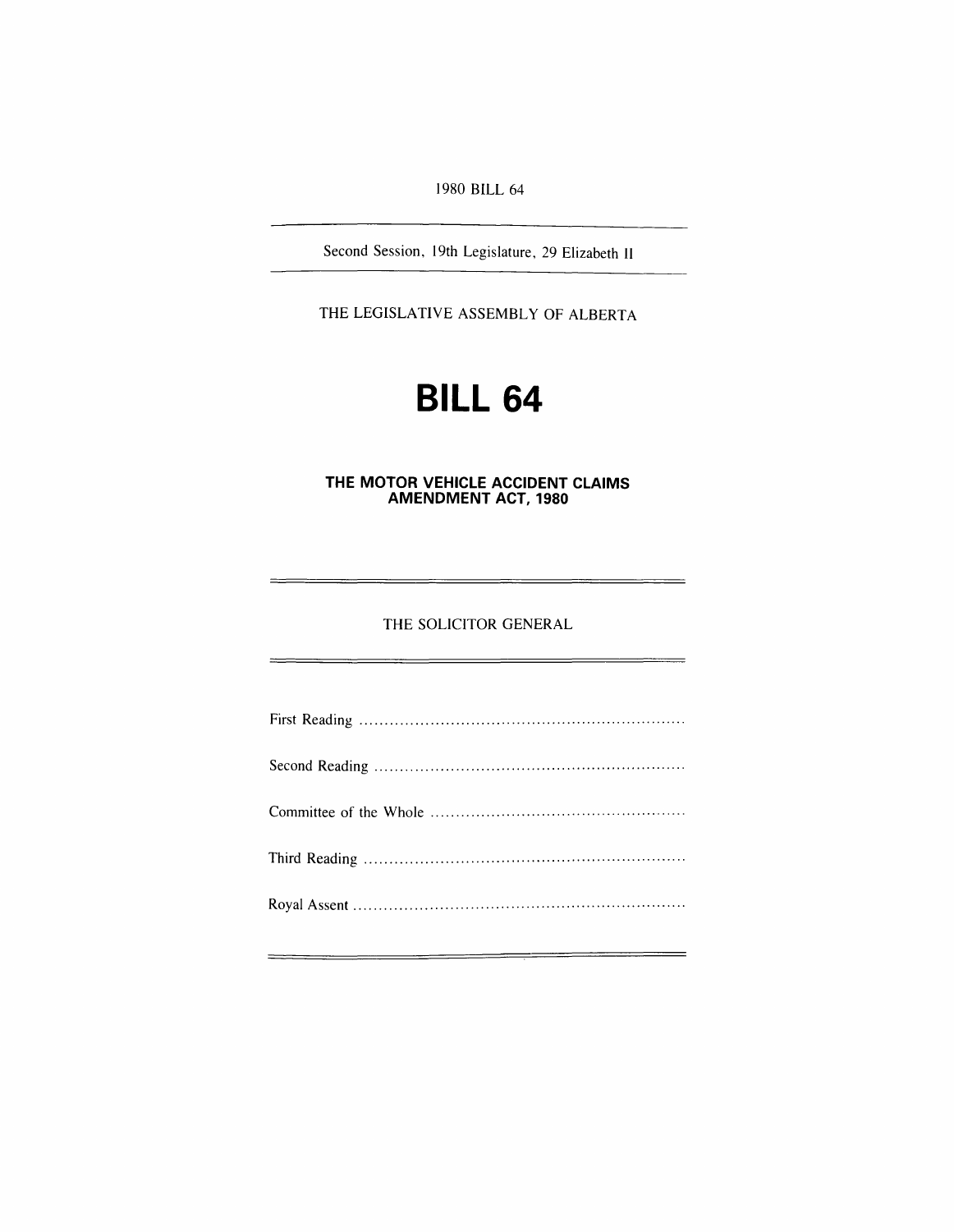*Bill 64* 

# **BILL 64**

## 1980

### **THE MOTOR VEHICLE ACCIDENT CLAIMS AMENDMENT ACT,1980**

*(Assented to . 1980)* 

HER MAJESTY, by and with the advice and consent of the Legislative Assembly of Alberta, enacts as follows:

*The Motor Vehicle Accident Claims Act is amended by this Act.* 

*2 Section 10(4)(b) is amended hy striking out* "a judge's order" *and substituting* "an order of the Court of Queen's Bench".

*3 Section* 13( 1) *is amended by adding* "in an amount exceeding *\$100" qfter* "to property".

4 This Act comes into force on the day upon which it is assented *to.*